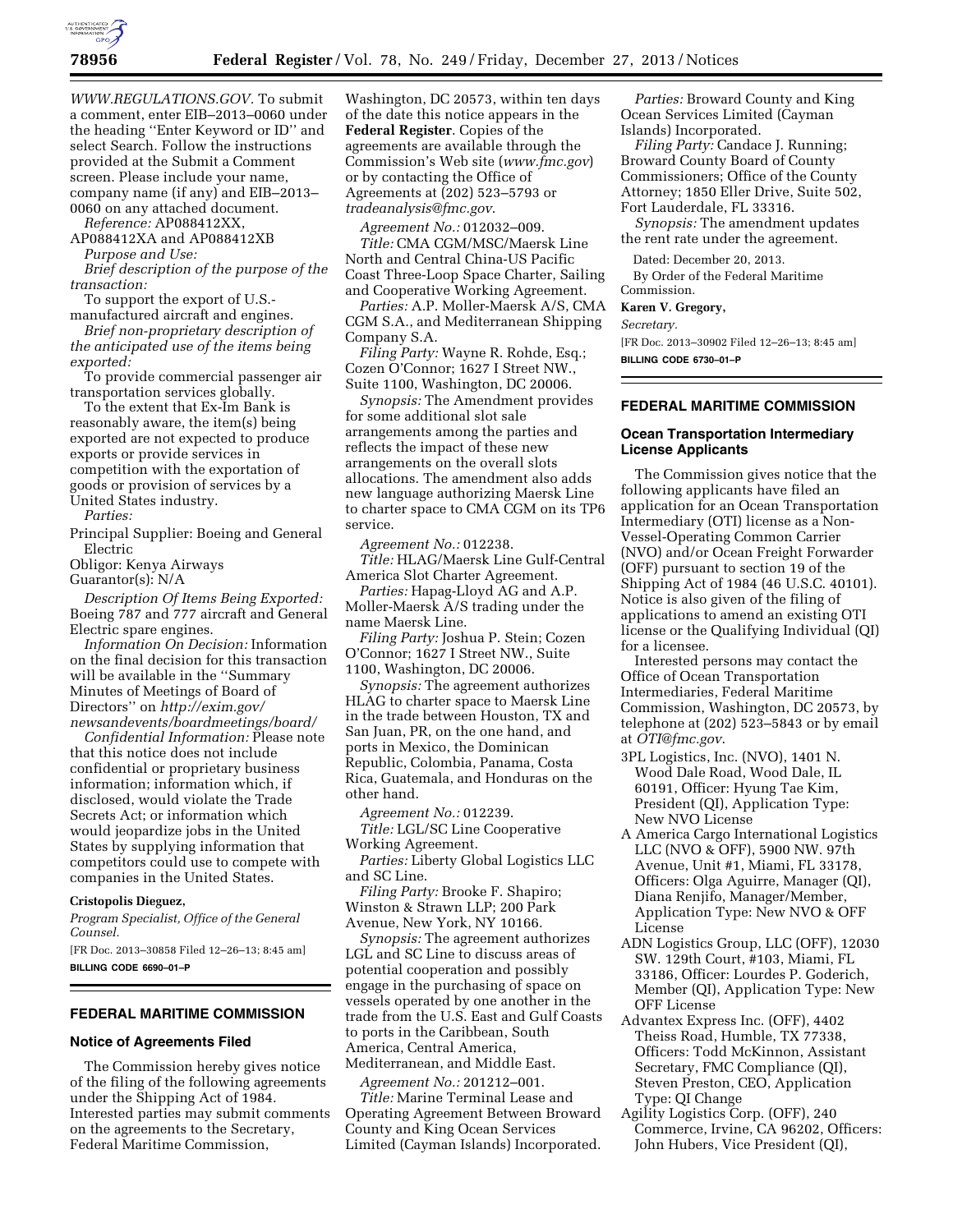Francese Casamitjana, President, Application Type: QI Change

- Aya Logistics Inc. (NVO & OFF), 1260 Lunt Avenue, Elk Grove Village, IL 60007, Officers: Yanping Meng, Treasurer (QI), Xiqian (aka Steven) Wei, President, Application Type: New NVO & OFF License
- Blue Ocean Logistics Corporation dba B.O Logistic Corp (NVO), 2461 W. 205th Street, B–105, Torrance, CA 90501, Officer: Bok Kun Yeom, President (QI), Application Type: New NVO License
- Blue Wave Shipping LLC (NVO & OFF), 10 Millo Place, Little Ferry, NJ 07643, Officer: Mona A. Soliman, President (QI), Application Type: New NVO & OFF License
- Cheryl G. Wilson dba JC Logistics (NVO & OFF), 28612 Redondo Beach Drive S, Des Moines, WA 98198, Officer: Cheryl G. Wilson, Sole Proprietor (QI), Application Type: Add OFF Service
- Contamar Shipping Corporation (OFF), 27 Park Place, Suite 215, New York, NY 10007, Officers: Brian Castellana, Vice President (QI), Joseph Castellana, President (QI), Application Type: Add Trade Names CGC Line (for NVO) and CGC Logistics (for OFF)/QI Change
- E-Cargoway Logistics USA, Inc. (NVO & OFF), 1515 Kona Drive, Compton, CA 90220, Officers: Won Rok (aka Steve) Choi, CFO (QI), Myeong H. Kim, CEO, Application Type: QI Change
- Fago International, Inc. (NVO & OFF), 9682 Telstar Avenue, Suite 101, El Monte, CA 91731, Officers: Lynn H. Tran, Secretary (QI), Zheng Feng, CFO, Application Type: New NVO & OFF License
- Flat Rate International, LLC (NVO & OFF), 27 Bruckner Blvd., Bronx, NY 10454, Officers: Israel Kessler, Executive Vice President (QI), Sharone Ben-Harosh, President, Application Type: QI Change
- Freight Forwarding Network Corp. dba Costa Rica Carriers dba Freightnet (NVO), 12600 NW. 25th Street, Suite 107D, Miami, FL 33182, Officers: Sergio I. Lotero, President (QI), Stephen A. Blass, Secretary, Application Type: Change Trade Name to A&E Freight
- Gabbro Global, LLC (NVO), 18353 US Highway 20, East Dubuque, IL 61025, Officers: Zheng Bin Ng, Director of Operations (QI), Todd Colin, CEO, Application Type: New NVO License
- GAL GROUP INC. (NVO & OFF), 1667 Elmhurst Road, Elk Grove Village, IL 60007, Officers: Benny K. Clark, Vice President (QI), Pui L. Yu, President, Application Type: New NVO & OFF License
- GLS Logistic Solutions, LLC (NVO), 3622 Riviera Ct., Coral Gables, FL 33134, Officers: Adelaida M. Echanique, Managing Member (QI), Patricio A. Barreiro, Managing Member, Application Type: New NVO License
- Godspeed Transportation Inc (NVO & OFF), 743 El Mirador Drive, Fullerton, CA 92835, Officers: Yun S. Kang, President (QI), Shinhak Kang, Secretary, Application Type: New NVO & OFF License
- Grandgood International, Inc. (NVO), 19254 E. Walnut Drive, City of Industry, CA 91745, Officers: Biyu Gao, President (QI), Ruxun Yang, Vice President, Application Type: New NVO License
- HOC USA, INC. (NVO & OFF), 400 Riverwalk Parkway, Suite 200B, Tonawanda, NY 14150, Officers: Kim M. Host, Executive Vice President (QI), Stephen Cartwright, President, Application Type: New NVO & OFF License
- Intransia LLC (NVO), 2701 NW. Boca Raton Blvd., Suite 218, Boca Raton, FL 33431, Officer: Nick Babus, Member (QI), Application Type: New NVO License
- JSK Logistics LLC dba JSK Lines (NVO & OFF), 4 Wernik Place, Metuchen, NJ 08840, Officers: Jigar J. Choksi, Member (QI), Rumin H. Shah, Member, Application Type: QI Change
- Kin Services, Inc. (NVO & OFF), 2027 Wainwright Court, Palatine, IL 60074, Officers: Majetete Balanganayi, President (QI), Ngalula Ivette Balanganayi, Secretary, Application Type: Add NVO Service
- Linchpin Worldwide Logistics, Inc (NVO), 550 S. Serrano Avenue, Suite 311, Los Angeles, CA 90020, Officer: Sung Joon Kwak, President (QI), Application Type: New NVO License
- Marine Bulk Freight Forwarding, S.A. De C.V. (NVO), Parque De Granada No. 71, Suite P.H. 504, Huixquilucan, Estado de Mexico 52785 Mexico, Officers: Moises S. Leon, President (QI), Moises S. Aviles, Secretary, Application Type: Add Trade Name Sea Marine Transport
- Mass Parts, LLC dba ASG Cargo & Logistics (NVO & OFF), 5055 NW. 74th Avenue, Suite 7, Miami, FL 33166, Officers: Gabriel A. Garrido, Manager (QI), Albarosa Dugarte, Manager, Application Type: New NVO & OFF License
- NVO Container Line Inc. dba Global Logistics USA (NVO & OFF), 1074 Broadway, Suite 102, West Long Branch, NJ 07764, Officers: Johannes Peet, Vice President (QI), Monika

Sachdev, President, Application Type: QI Change

- O.K. Cargo Corp. (NVO & OFF), 1720 NW. 94th Avenue, Miami, FL 33172, Officers: Jorge L. Garcia, President (QI), Nora V. Garcia, Vice President, Application Type: Add Trade Name GV USA Logistics
- On Board International, Inc. (NVO & OFF), 2702 Temple Avenue, Long Beach, CA 90806, Officers: Evangeline A. Castano, Vice President (QI), Jose J. Castano, Sr., Application Type: Add NVO Service
- Ontario Ltd. dba Qtrex International (NVO), 5185 Timberlea Blvd., Mississauga, Ontario, Canada, Officers: Hardutt Lachmansingh, President (QI), Tulsiedai Lachmansingh, Treasurer, Application Type: New NVO License
- Oregon International Air Freight Co. dba OIA Global Logistics (NVO & OFF), 17230 NE. Sacramento Street, Portland, OR 97230, Officers: William D. Brady, Assistant Secretary (QI), Charles E. Hornecker, President, Application Type: Add Trade Name OIA Global
- Overseas Moving Specialists, Inc. dba International Sea & Air Shipping (NVO), 115 Meacham Avenue, Elmont, NY 11003, Officers: Boaz Aviani, Vice President (QI), Ivy Aviani, President, Application Type: QI Change
- Pass Trans, Inc. (NVO), 3530 Wilshire Blvd., Suite 1200, Los Angeles, CA 90010, Officers: Soon Bum An, CEO (QI), Seok Jun Choi, CFO, Application Type: New NVO License
- Polmar Cargo, Inc. (NVO & OFF), 1225 NW. 93rd Court, Doral, FL 33172, Officers: Jesus A. Kauam, President (QI), Kenny Acosta, Secretary, Application Type: QI Change
- Premier Van Lines International Inc. (NVO), 2509 S. Power Road, Suite 207, Mesa, AZ 85209, Officers: Heidi E. Lomax, Vice President (QI), James A. Haddow, President (QI), Application Type: QI Change
- Priority RoRo Services, Inc. (NVO), Pier 15, Miraflores Avenue, San Juan, PR 00904, Officers: Wilmarie Rivera-Romero, Secretary (QI), Vinicio Mella, President, Application Type: New NVO License
- Reza Rostami dba Pan World Trans (NVO & OFF), 5406 Juniper Court, Colleyville, TX 76034, Officer: Reza Rostami, President (QI), Application Type: Add NVO Service/Business Structure Change to Intercargo Management, Inc. dba Pan World Trans
- Savitransport Inc. (NVO), 148–08 Guy R. Brewer Blvd., Jamaica, NY 11434, Officers: Kevin M. Kennedy, President